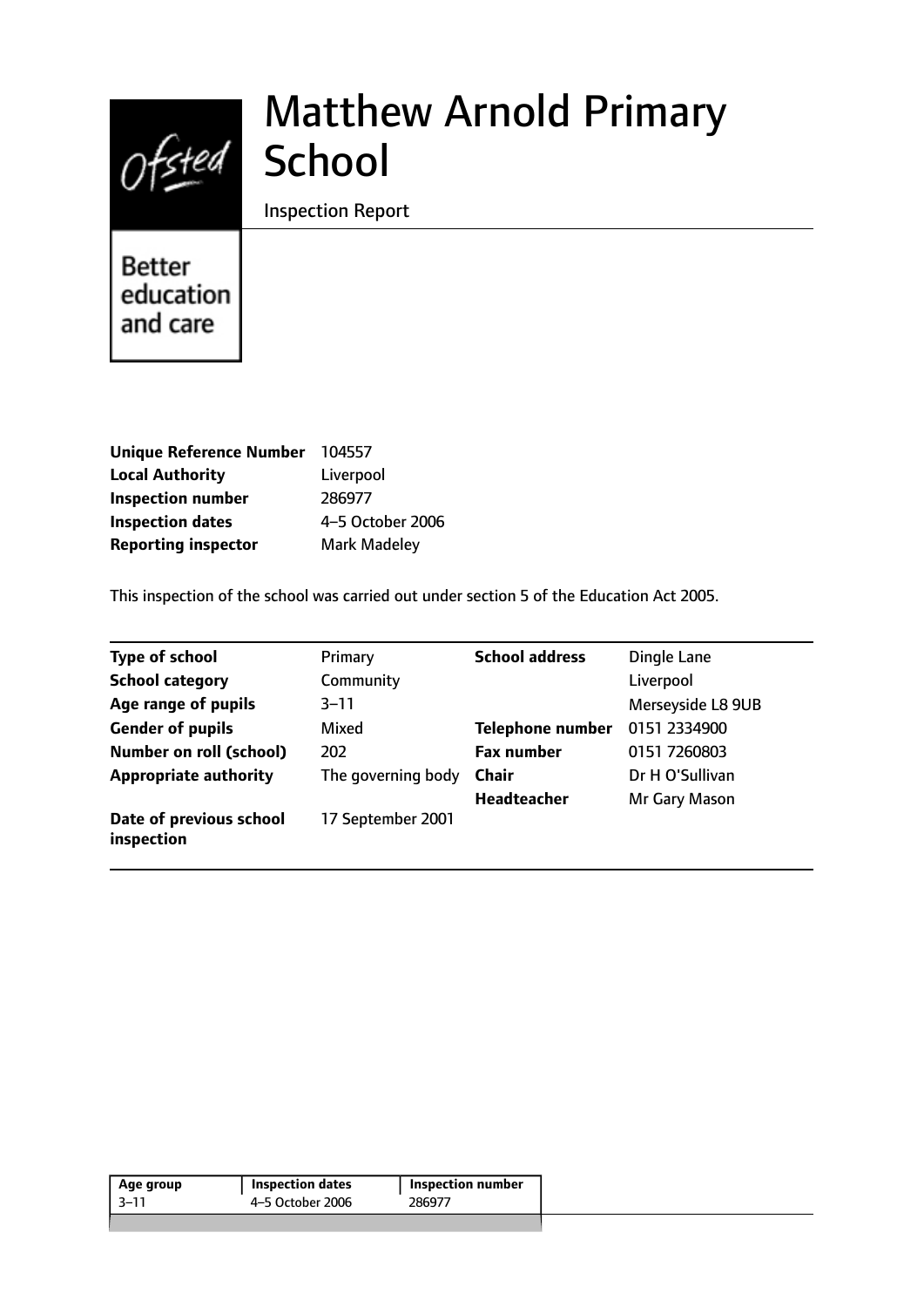© Crown copyright 2006

Website: www.ofsted.gov.uk

This document may be reproduced in whole or in part for non-commercial educational purposes, provided that the information quoted is reproduced without adaptation and the source and date of publication are stated.

Further copies of this report are obtainable from the school. Under the Education Act 2005, the school must provide a copy of this report free of charge to certain categories of people. A charge not exceeding the full cost of reproduction may be made for any other copies supplied.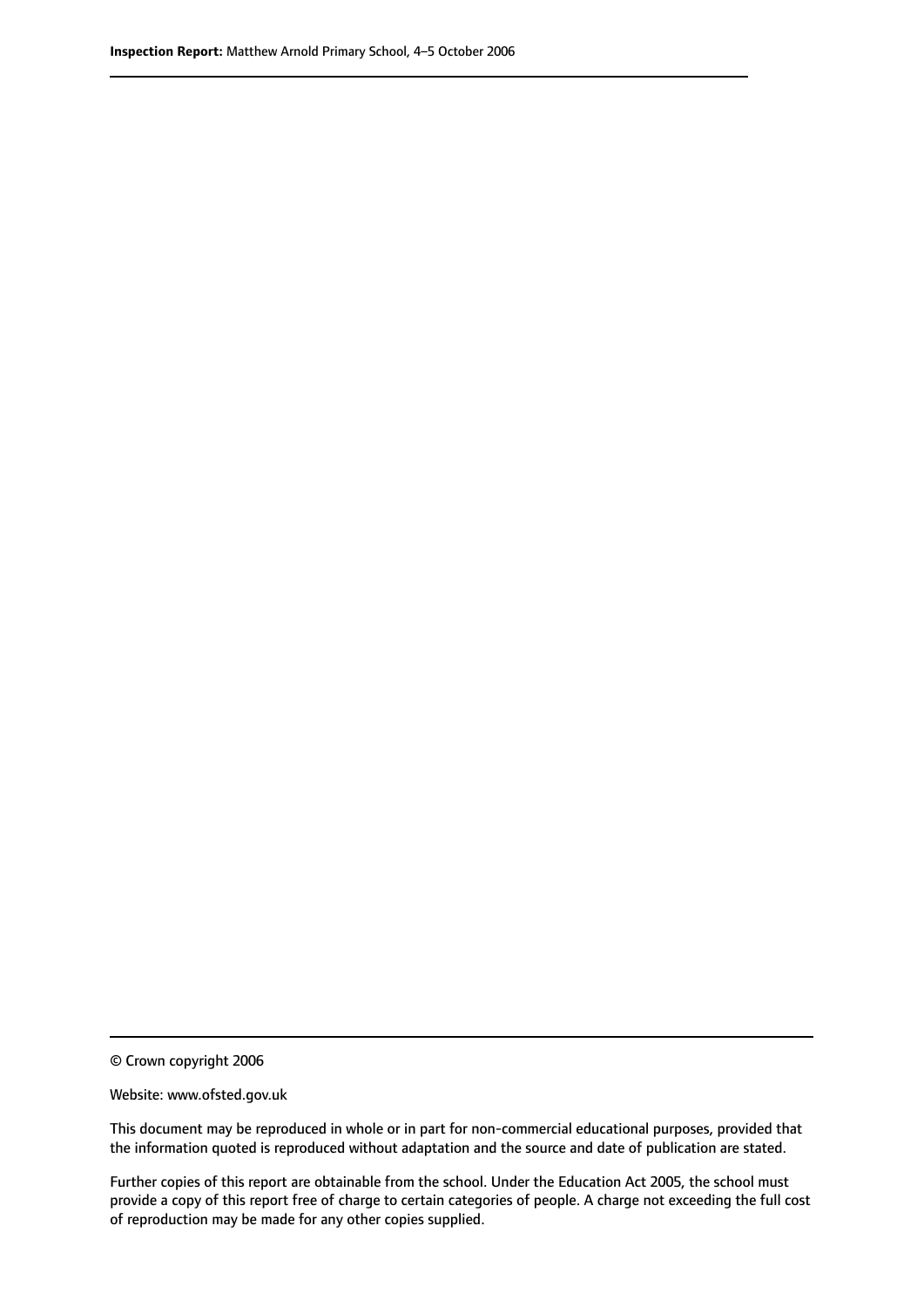# **Introduction**

The inspection was carried out by two Additional Inspectors.

# **Description of the school**

This smaller than average school serves an area of predominantly rented housing bordering the River Mersey to the south of Liverpool city centre. It is housed in a new building, which is part of a complex of childcare and other community facilities which are managed by the headteacher and governing body. The vast majority of pupils are of White British heritage. More than half of the pupils are eligible for free school meals. The school has a much higher than average proportion of pupils with learning difficulties and/or disabilities. Many of these are educated in the school's specialist provision for pupils with speech and language difficulties. At the time of the inspection this facility had 20 pupils on roll.

## **Key for inspection grades**

| Grade 1 | Outstanding  |
|---------|--------------|
| Grade 2 | Good         |
| Grade 3 | Satisfactory |
| Grade 4 | Inadequate   |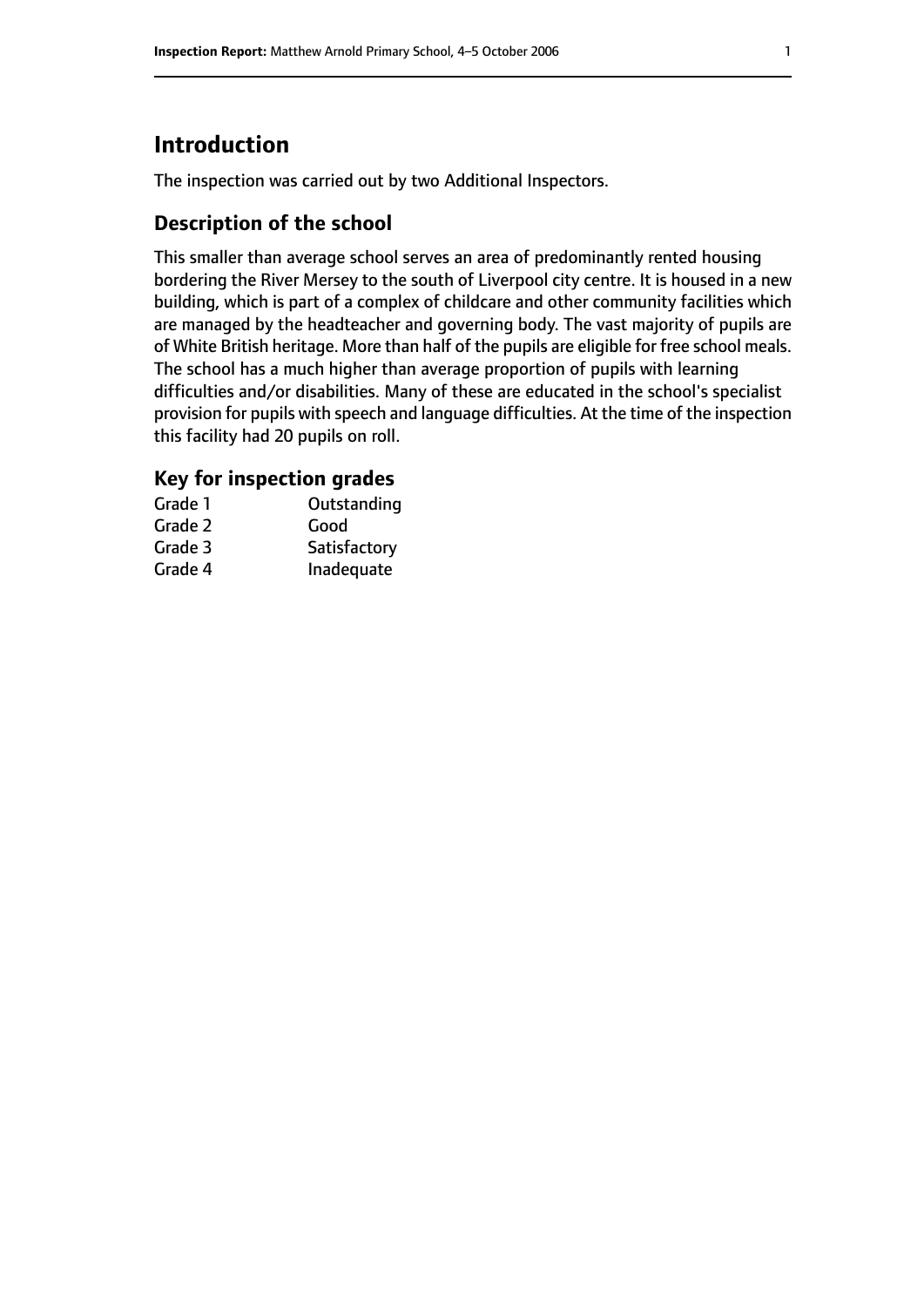# **Overall effectiveness of the school**

#### **Grade: 1**

This is an outstanding school. It does a truly wonderful job in meeting the needs of all its pupils and provides outstanding value for money. The school knows that it is highly effective but was too modest in all sections of its self-evaluation. Dynamic leadership from the governing body and headteacher has improved standards significantly since the last inspection. The school has established very beneficial links with the onsite Pupils' Centre, many support agencies, local schools and charities. All pupils and most parents like their school very much. A small minority of parents have some concerns about the school and feel that their views are not taken fully into account.

Attainment on entry is very low. Pupils get a good start in the Foundation Stage classes. 'I was amazed at how quickly my child overcame her shyness and started to enjoy learning,' was the comment of one parent, reflecting the views of the vast majority. An effective mix of direct teaching and play activities helps pupils make good progress. Consistent teaching of at least good quality through Years 1 to 6 helps pupils make outstanding progress. Pupils are challenged at every stage because assessment data are used exceptionally well to monitor their progress and plan their learning. Some teachers mark pupils' work very well, but this aspect of teaching lacks consistency across the school. Pupils in some classes do not know how to improve their work. By the end of Year 6 pupils attain average standards.

The school captures pupils' interest through a high quality curriculum. A very good range of visits to places of educational interest and additional theme weeks sparks pupils' interest and broadens their experience and vocabulary. Pupils know how to stay fit and healthy and take good advantage of the wide range of after-school clubs on offer. A very strong emphasis is put on pupils knowing how to stay safe. Pupils are well prepared for their next school.

The governing body has a clear view of what it wants for the pupils and with the headteacher has made astute staff appointments to bring this view to reality. The headteacher has developed a high quality team of staff who share his vision for the pupils. Collectively, they create a calm and ordered school in which everyone can learn. They want all pupils to fulfil their potential and work exceptionally hard to achieve this aim. The excellent track record of improvement and the efficient self-evaluation procedures indicate that this school has an outstanding capacity to improve further.

This school is highly inclusive. It cares particularly well for every pupil. It welcomes and works effectively with pupils from other schools who have often had a difficult time. Pupils in the language unit are effectively taught, make outstanding progress and are well integrated into the school. Other pupils with learning difficulties and/or disabilities also make outstanding progress because they are very well supported in school and their education is very carefully planned.

#### **What the school should do to improve further**

• Ensure that teachers' marking consistently tells pupils how to improve their work.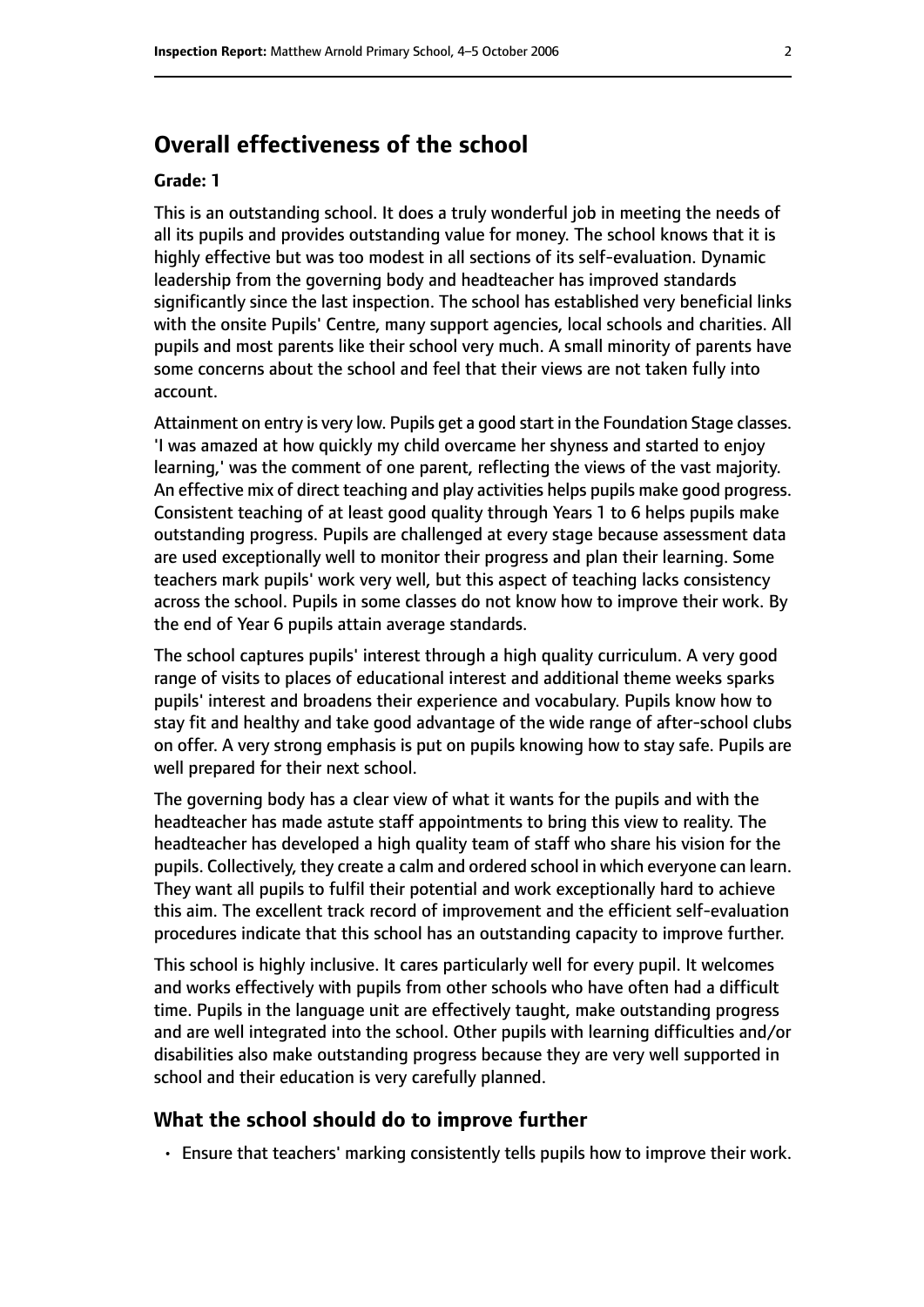• Improve communication with parents.

# **Achievement and standards**

#### **Grade: 1**

All pupils achieve exceptionally well. Many pupils join school with very weak language skills, little experience of the world around them and poor social skills. Well organised and purposeful activities help pupils make good progress in the Foundation Stage. They join Year 1 with attainment which is below national expectations. Despite good work by Foundation Stage staff, many children continue to have weaknesses in their language skills. Intensive support for reading and writing in Key Stage 1 helps pupils make good progress and improve these skills. They join Year 3 with standards which are slightly below average. Standards in Key Stage 1 have improved markedly over the last four years.

Pupils' progress through Years 3 to 6 is outstanding and in the top 5% of schools nationally. High quality teaching, intensive target setting and frequent monitoring of pupils' progress are the key contributing factors. Pupils reach standards in the national tests for English, mathematics and science which are average. Standards have been rising for three years. The school has exceeded its targets for the last three years. These were suitably challenging when set.

Pupils with learning difficulties and/or disabilities make impressive progress. They receive very skilled support, especially those who are supported by the language unit. One measure of the school's success with these pupils is that it achieved its best ever Key Stage 2 results in 2006 when half of the pupils entered had some degree of learning difficulty and/or disability.

# **Personal development and well-being**

#### **Grade: 1**

Pupils' personal development, including their spiritual, moral, social and cultural development, is outstanding. The school's inclusive and caring ethos is at the heart of promoting pupils' confidence and self-esteem. They enjoy school, feel safe and know that any bullying will be dealt with promptly. A small minority of parents do not share the pupils' view that bullying is rare. The respect pupils have for each other, adults and school property shows how well the school promotes moral values. They work hard to raise funds for others and the school council is very active in promoting pupils' views. Pupils respond very well to the many opportunities they are given to develop cooperative and teamwork skills that will stand them in good stead in the future. Behaviour is good and sometimes excellent. This was demonstrated particularly well during the inspection when it rained at lunchtime and the pupils had to stay indoors. The vast majority of pupils show a genuine desire to learn. This attitude is reflected in the increased, though currently only satisfactory, attendance figures, which the school has worked hard to improve. One pupil commented, 'we'll reach 100% soon!'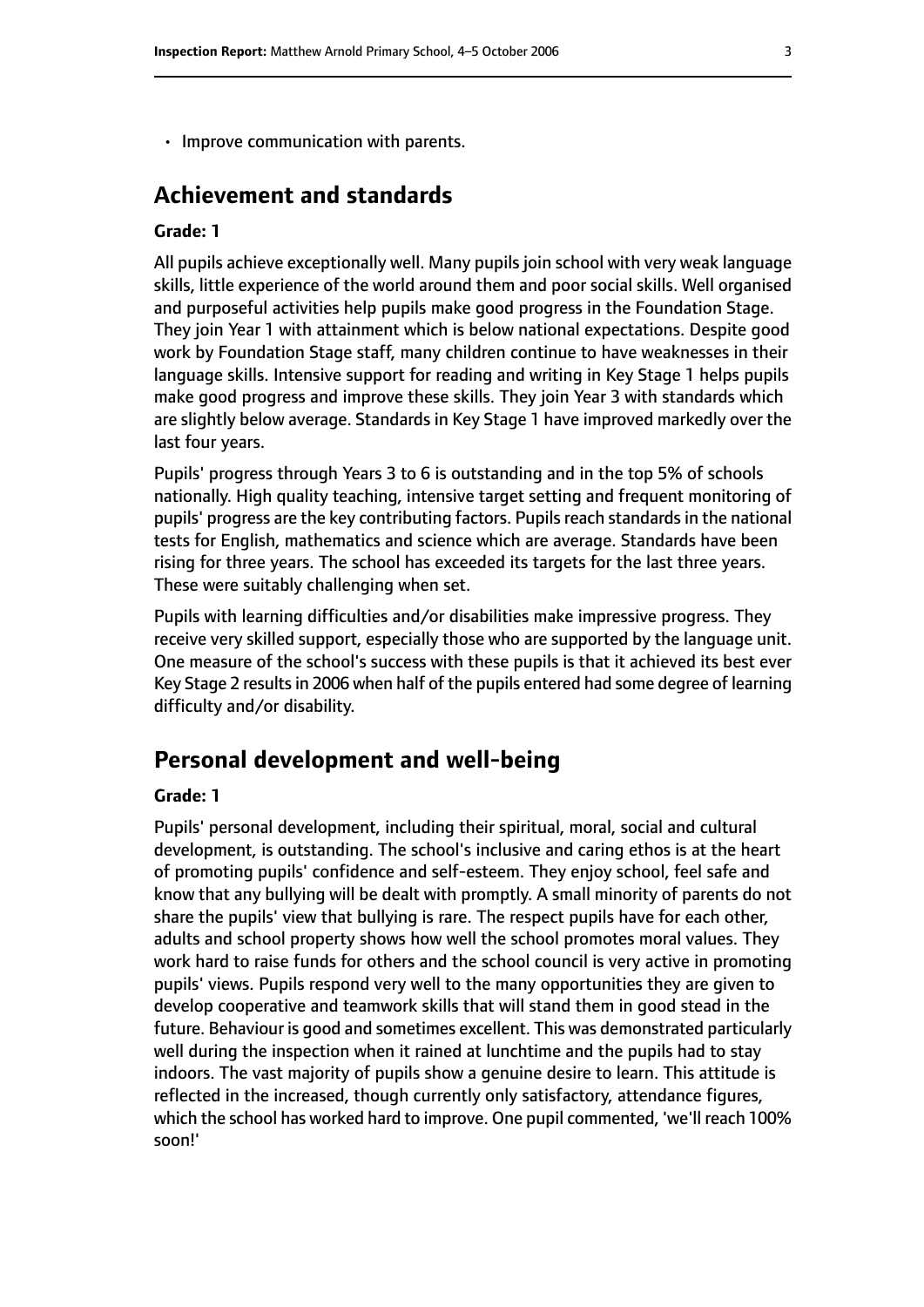The school's successful efforts in teaching pupils how to stay healthy and safe have earned it several awards and the approval of parents. The pupils are well aware of other cultures and respect the beliefs of others. In addition to very good social skills, the pupils' acquisition of basic skills, including computing, prepares them very well for the next school.

# **Quality of provision**

## **Teaching and learning**

#### **Grade: 1**

The quality of teaching and learning is consistently good and is exemplary in many aspects. It leads to pupils making exceptional progress. Classrooms are orderly places where all pupils can learn because the system of rewards and sanctions is used consistently. Assessment information is used exceptionally well to plan the next stage in pupils' learning. Teachers provide clear explanations of tasks, which enable pupils to set to work quickly. Pupils learn well by 'doing', as in the Year 4 science lesson on making switches for circuits. In this lesson, pupils not only diagnosed faults in their circuits but also shared knowledge and experiences with classmates very well.

In the Foundation Stage, staff use every moment as a learning experience. For example, while they change from a physical education lesson, the teacher engages pupils in a discussion on healthy eating and drinking water.

Pupils develop better speech habits in the language unit because teachers provide them with models of clear and accurate speech to copy.

Assessment information is used exceptionally well to monitor pupils' progress each term. Teachers revise the way pupils are grouped and set each pupil learning targets for the coming term. Tasks set in lessons are closely matched to pupils' needs. Pupils who need extra support, or those who need greater challenge, are identified and helped or challenged.

#### **Curriculum and other activities**

#### **Grade: 1**

The curriculum is outstanding. The very strong emphasis given to the development of literacy and numeracy skills has seen standards rise over the last five years. Careful planning ensures that the teaching of academic skills and personal development is seamless. The curriculum in the Foundation Stage is well planned and is firmly based on pupils learning through play activities.

Pupils learn a great deal and really enjoy the themed weeks, such as the recent arts week. One commented, 'we are still learning but we don't realise it because it's a different way of doing things.' French is also popular and pupils are very willing to demonstrate their skills. They appreciate the good selection of clubs; the drama, dance and football clubs being particular favourites. Visits, including the excellent range of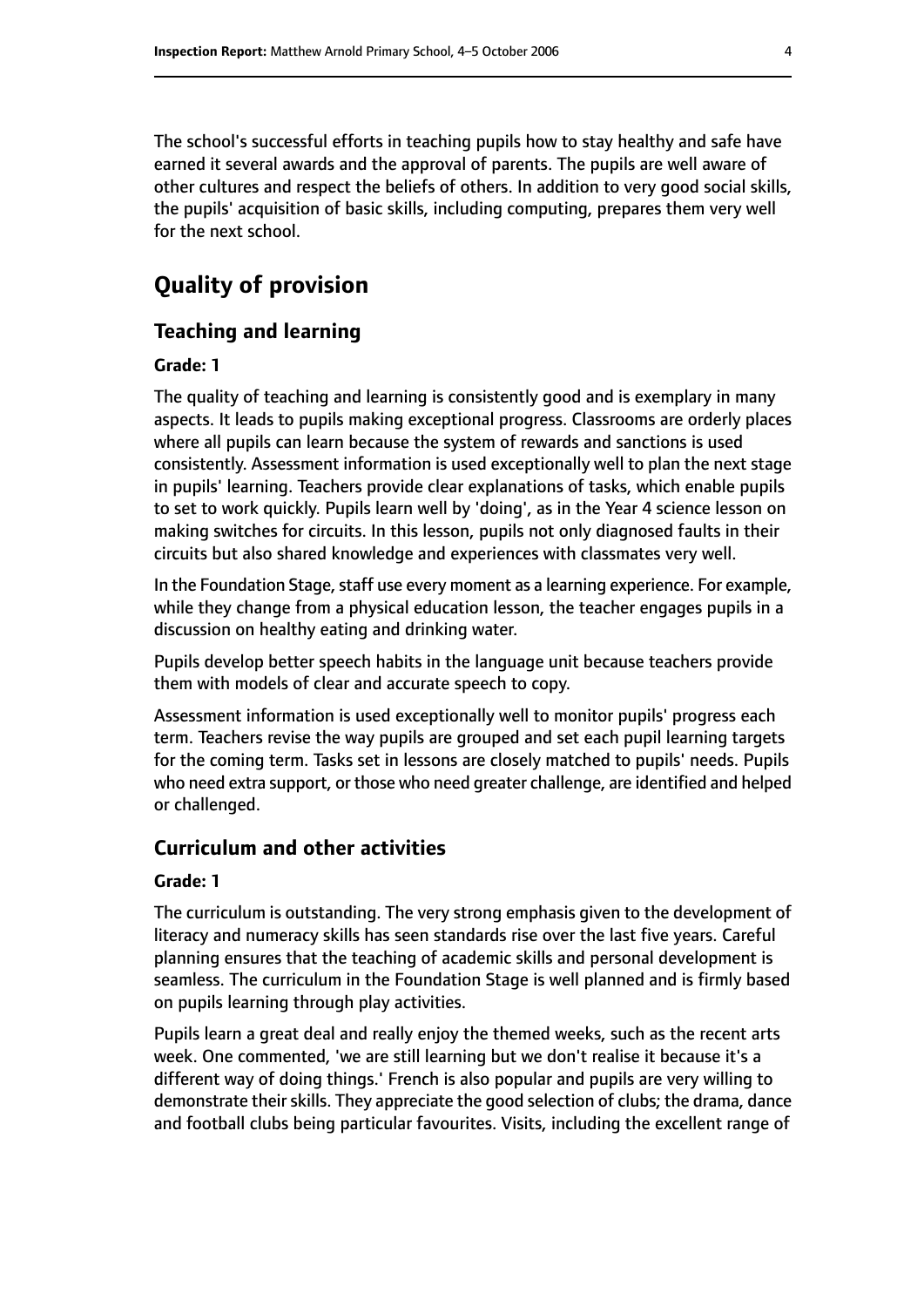residential visits, and visitors, who share their beliefs and expertise, increase pupils' enthusiasm for learning as well as enriching the curriculum.

#### **Care, guidance and support**

#### **Grade: 1**

The school takes outstanding care of all its pupils. Very good relationships between pupils and adults ensure that pupils feel safe and know that there is someone to turn to if help is needed. They say that bullying is rare and always 'nipped in the bud'. One commented, 'We look out for each other in this school.' Health and safety, child protection and risk assessments are in place and the school follows national guidelines when appointing staff.

Support for the above average number of pupils who have learning difficulties is very good and this enables them to meet the targets in their individual educational plans. Pupils' academic progress is tracked thoroughly. Targets for literacy and numeracy motivate pupils well. They say it reminds them of what they need to do to improve. Sometimes pupils do not know how to improve their work because some teachers' marking, whilst satisfactory, does not consistently offer ways to make the work better. The majority of parents feel that they are well informed about their pupils' achievements through parents' evenings, reports and Family Learning Weeks but a small minority would like more information.

### **Leadership and management**

#### **Grade: 1**

Excellent partnership by the governing body and headteacher has transformed pupils' learning. Highly effective future planning and carefully considered appointments of new staff have played a vital part in raising pupils' standards. Good quality information about how well the school is performing and how well pupils are progressing is collected and used effectively to bring about improvements in teaching and the curriculum.

The staff have worked very hard to achieve the school's priority of creating a calm and orderly place where pupils are able to learn and develop in a safe environment. The majority of parents are very positive about the school and the high quality extended services it offers to the pupils and the community. A small minority have concerns about aspects of the school's work. The inspection team finds that their concerns are unfounded but that parents could be better informed about the high quality provision the school offers their pupils.

The school is highly inclusive. It is particularly successful, for instance, in helping pupils who have experienced problems in other schools to learn and to control their emotions. The provision for pupils with learning difficulties and/or disabilities is well managed and the pupils are supported very effectively.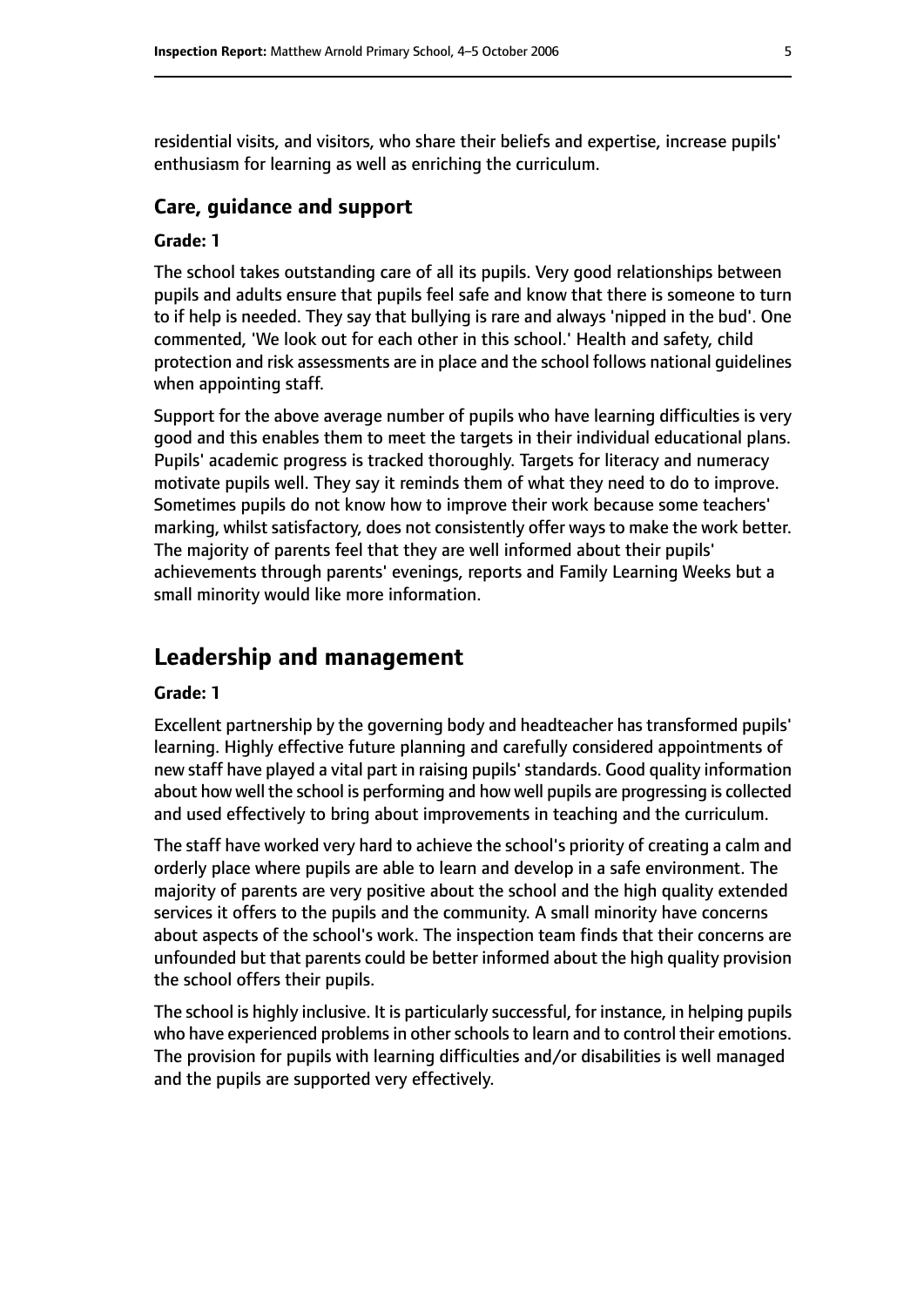**Any complaints about the inspection or the report should be made following the procedures set out inthe guidance 'Complaints about school inspection', whichis available from Ofsted's website: www.ofsted.gov.uk.**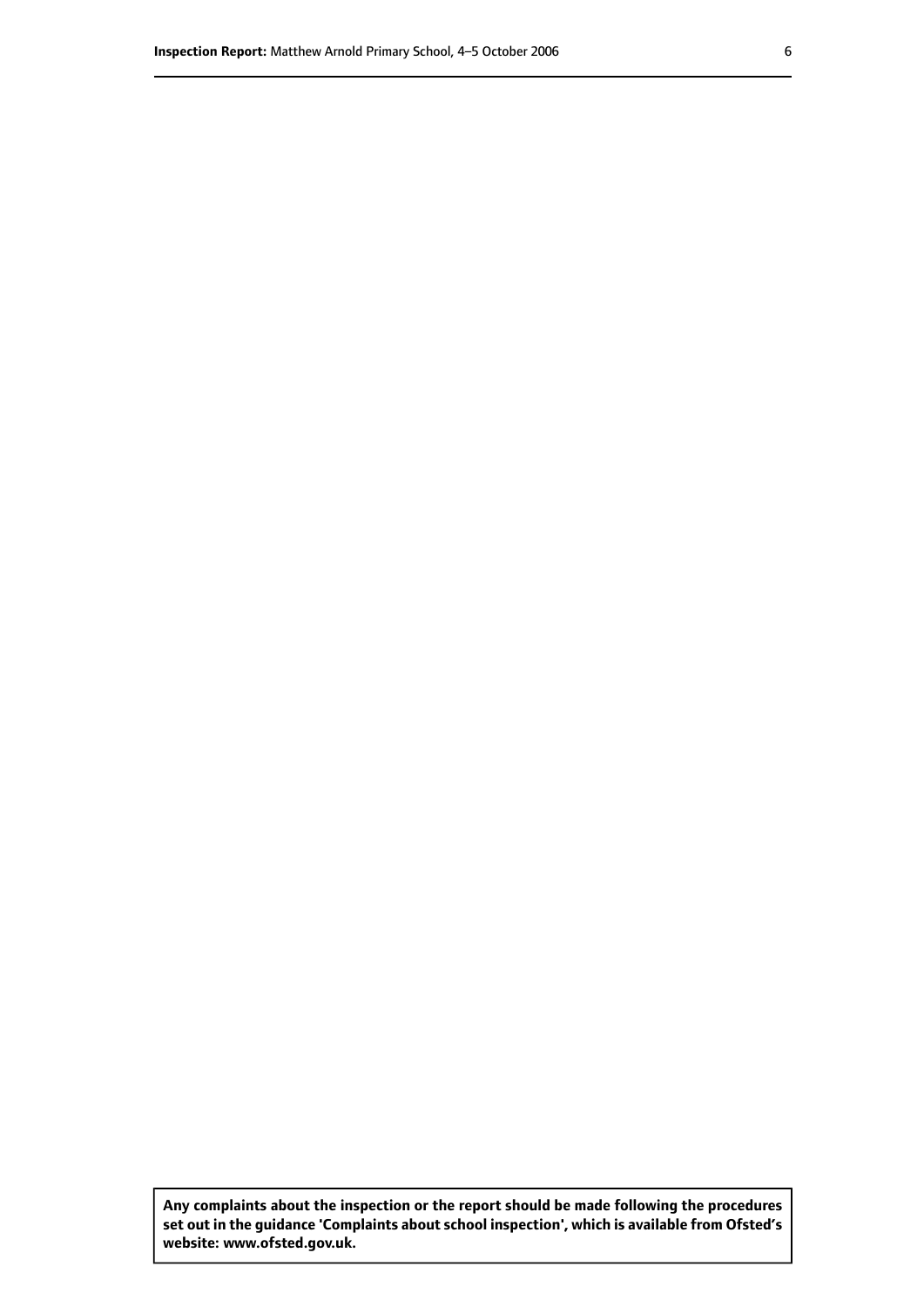# **Inspection judgements**

| Key to judgements: grade 1 is outstanding, grade 2 good, grade 3 satisfactory, and grade 4 | School  |
|--------------------------------------------------------------------------------------------|---------|
| inadeauate                                                                                 | Overall |

# **Overall effectiveness**

| How effective, efficient and inclusive is the provision of education, integrated<br>care and any extended services in meeting the needs of learners? |     |
|------------------------------------------------------------------------------------------------------------------------------------------------------|-----|
| How well does the school work in partnership with others to promote learners'<br>well-being?                                                         |     |
| The quality and standards in the Foundation Stage                                                                                                    |     |
| The effectiveness of the school's self-evaluation                                                                                                    |     |
| The capacity to make any necessary improvements                                                                                                      |     |
| Effective steps have been taken to promote improvement since the last<br>inspection                                                                  | Yes |

# **Achievement and standards**

| How well do learners achieve?                                                                               |  |
|-------------------------------------------------------------------------------------------------------------|--|
| The standards <sup>1</sup> reached by learners                                                              |  |
| How well learners make progress, taking account of any significant variations between<br>groups of learners |  |
| How well learners with learning difficulties and disabilities make progress                                 |  |

# **Personal development and well-being**

| How good is the overall personal development and well-being of the<br>learners?                                  |  |
|------------------------------------------------------------------------------------------------------------------|--|
| The extent of learners' spiritual, moral, social and cultural development                                        |  |
| The behaviour of learners                                                                                        |  |
| The attendance of learners                                                                                       |  |
| How well learners enjoy their education                                                                          |  |
| The extent to which learners adopt safe practices                                                                |  |
| The extent to which learners adopt healthy lifestyles                                                            |  |
| The extent to which learners make a positive contribution to the community                                       |  |
| How well learners develop workplace and other skills that will contribute to<br>their future economic well-being |  |

# **The quality of provision**

| How effective are teaching and learning in meeting the full range of the<br>  learners' needs?                      |  |
|---------------------------------------------------------------------------------------------------------------------|--|
| $\mid$ How well do the curriculum and other activities meet the range of needs<br>$\mid$ and interests of learners? |  |
| How well are learners cared for, guided and supported?                                                              |  |

 $^1$  Grade 1 - Exceptionally and consistently high; Grade 2 - Generally above average with none significantly below average; Grade 3 - Broadly average to below average; Grade 4 - Exceptionally low.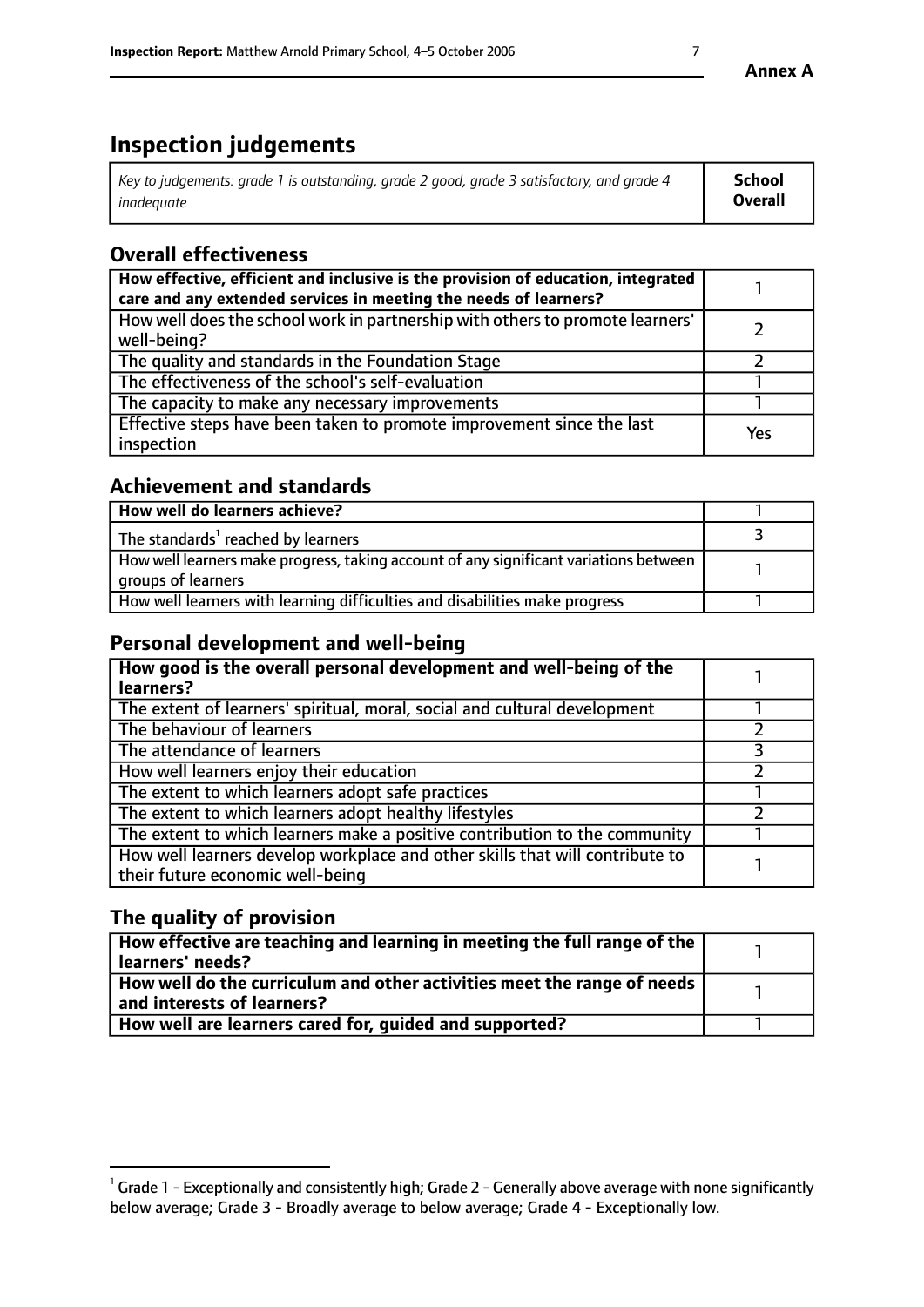#### **Annex A**

# **Leadership and management**

| How effective are leadership and management in raising achievement<br>and supporting all learners?                                              |           |
|-------------------------------------------------------------------------------------------------------------------------------------------------|-----------|
| How effectively leaders and managers at all levels set clear direction leading<br>to improvement and promote high quality of care and education |           |
| How effectively performance is monitored, evaluated and improved to meet<br>challenging targets                                                 |           |
| How well equality of opportunity is promoted and discrimination tackled so<br>that all learners achieve as well as they can                     |           |
| How effectively and efficiently resources, including staff, are deployed to<br>achieve value for money                                          |           |
| The extent to which governors and other supervisory boards discharge their<br>responsibilities                                                  |           |
| Do procedures for safequarding learners meet current government<br>requirements?                                                                | Yes       |
| Does this school require special measures?                                                                                                      | <b>No</b> |
| Does this school require a notice to improve?                                                                                                   | <b>No</b> |